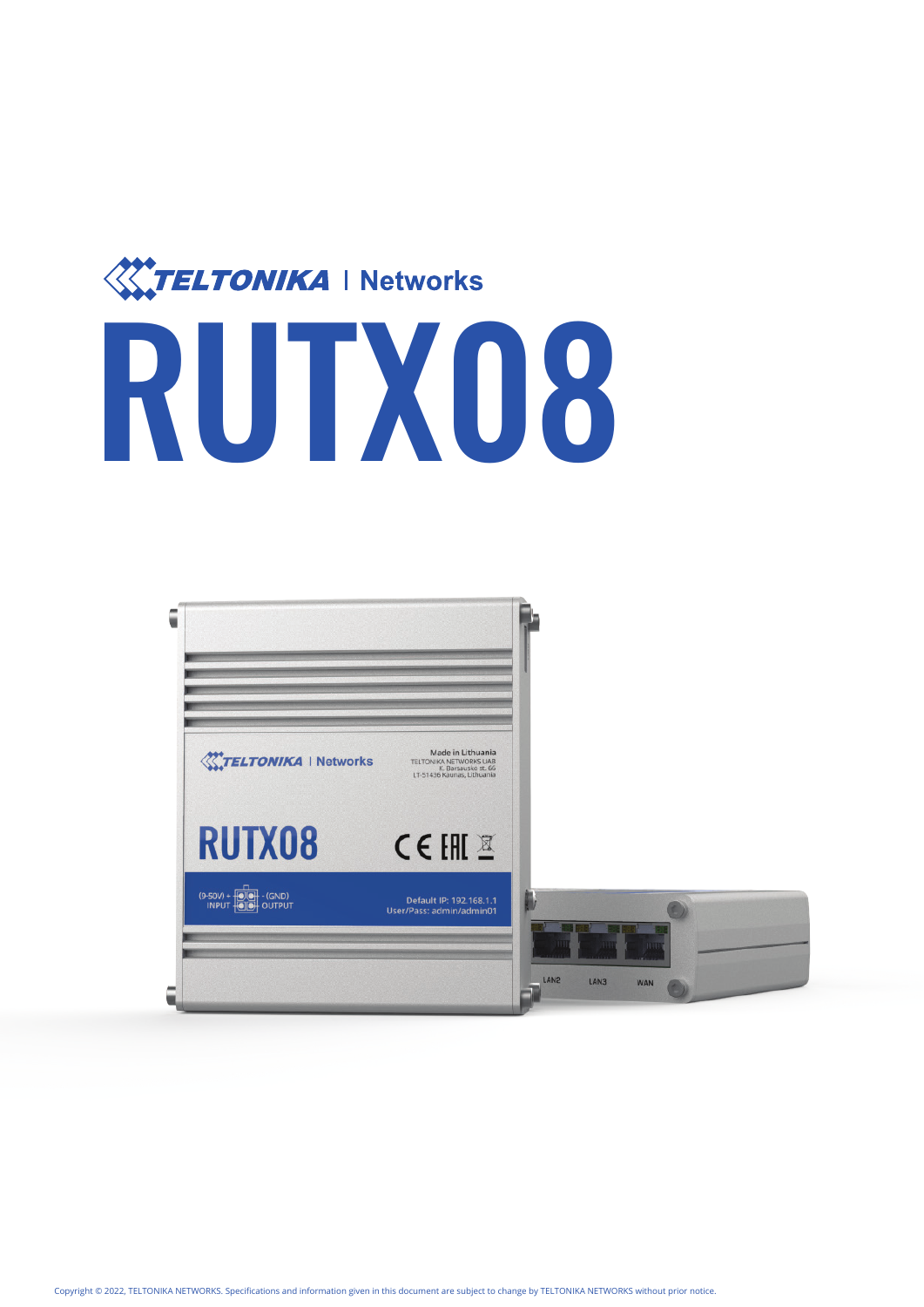

# **HARDWARE**

## FRONT VIEW



BACK VIEW



### POWER SOCKET PINOUT

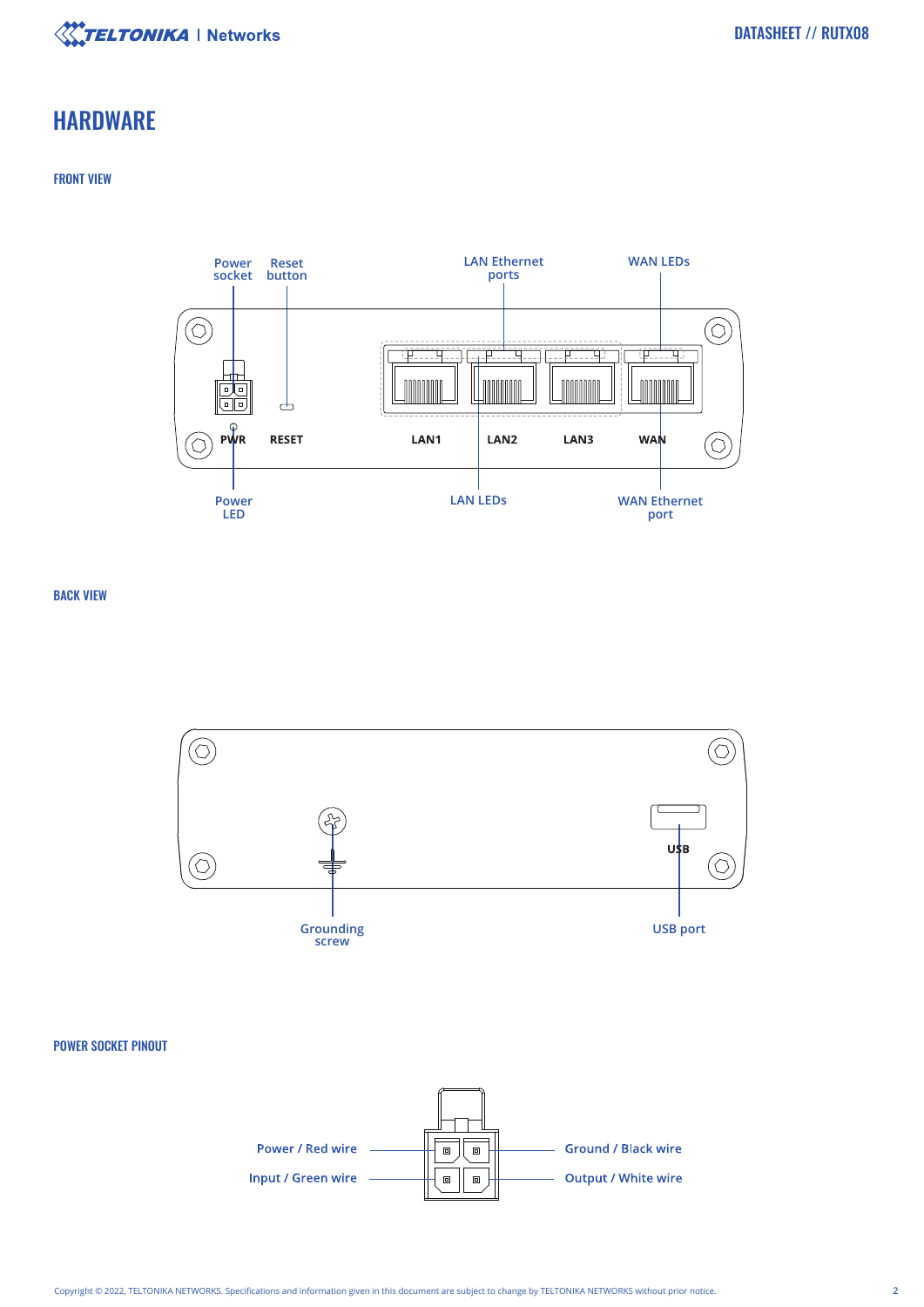

# **FEATURES**

# **ETHERNET**

| <b>WAN</b>                            | 1 x WAN port (can be configured as LAN) 10/100/1000 Mbps, compliance with IEEE 802.3, IEEE 802.3u, 802.3az standards,<br>supports auto MDI/MDIX crossover         |
|---------------------------------------|-------------------------------------------------------------------------------------------------------------------------------------------------------------------|
| LAN                                   | 3 x LAN ports, 10/100/1000 Mbps, compliance with IEEE 802.3, IEEE 802.3u, 802.3az standards, supports auto MDI/MDIX<br>crossover                                  |
| <b>NETWORK</b>                        |                                                                                                                                                                   |
| Routing                               | Static routing, Dynamic routing (BGP, OSPF v2, RIP v1/v2, EIGRP, NHRP)                                                                                            |
| Network protocols                     | TCP, UDP, IPv4, IPv6, ICMP, NTP, DNS, HTTP, HTTPS, FTP, SMTP, SSL v3, TLS, ARP, VRRP, PPP, PPPoE, UPNP, SSH, DHCP, Telnet,<br>SNMP, MQTT, Wake on LAN (WOL), DLNA |
| VoIP passthrough support              | H.323 and SIP-alg protocol NAT helpers, allowing proper routing of VoIP packets                                                                                   |
| Connection monitoring                 | Ping Reboot, Wget reboot, Periodic Reboot, LCP and ICMP for link inspection                                                                                       |
| Firewall                              | Port forwards, traffic rules, custom rules                                                                                                                        |
| <b>DHCP</b>                           | Static and dynamic IP allocation, DHCP Relay, Relayd                                                                                                              |
| QoS / Smart Queue<br>Management (SQM) | Traffic priority queuing by source/destination, service, protocol or port                                                                                         |
| <b>DDNS</b>                           | Supported >25 service providers, others can be configured manually                                                                                                |
| Network backup                        | <b>VRRP</b>                                                                                                                                                       |
| Hotspot                               | Internal/external Radius server, captive portal, built in customizable landing page                                                                               |
| <b>SSHFS</b>                          | Possibility to mount remote file system via SSH protocol                                                                                                          |
|                                       |                                                                                                                                                                   |

### **SECURITY**

| Authentication    | Pre-shared key, digital certificates, X.509 certificates                                                                                                                     |
|-------------------|------------------------------------------------------------------------------------------------------------------------------------------------------------------------------|
| Firewall          | Pre-configured firewall rules can be enabled via WebUI, unlimited firewall configuration via CLI; DMZ; NAT-T                                                                 |
| Attack prevention | DDOS prevention (SYN flood protection, SSH attack prevention, HTTP/HTTPS attack prevention), port scan prevention (SYN-FIN,<br>SYN-RST, X-mas, NULL flags, FIN scan attacks) |
| <b>VLAN</b>       | Port and tag based VLAN separation                                                                                                                                           |
| WEB filter        | Blacklist for blocking out unwanted websites, Whitelist for specifying allowed sites only                                                                                    |
| Access control    | Flexible access control of TCP, UDP, ICMP packets, MAC address filter                                                                                                        |

# **VPN**

| OpenVPN            | Multiple clients and a server can run simultaneously, 12 encryption methods                                                                |
|--------------------|--------------------------------------------------------------------------------------------------------------------------------------------|
| OpenVPN Encryption | DES-CBC, RC2-CBC, DES-EDE-CBC, DES-EDE3-CBC, DESX-CBC, BF-CBC, RC2-40-CBC, CAST5-CBC, RC2-64-CBC, AES-128-CBC,<br>AES-192-CBC, AES-256-CBC |
| <b>IPsec</b>       | IKEv1, IKEv2, with 5 encryption methods for IPsec (DES, 3DES, AES128, AES192, AES256)                                                      |
| <b>GRE</b>         | <b>GRE</b> tunnel                                                                                                                          |
| PPTP, L2TP         | Client/Server instances can run simultaneously, L2TPv3 support                                                                             |
| Stunnel            | Proxy designed to add TLS encryption functionality to existing clients and servers without any changes in the program's code               |
| <b>DMVPN</b>       | Method of building scalable IPsec VPNs                                                                                                     |
| <b>SSTP</b>        | SSTP client instance support                                                                                                               |
| ZeroTier           | ZeroTier VPN client support                                                                                                                |
| WireGuard          | WireGuard VPN client and server support                                                                                                    |

# **MODBUS TCP SLAVE**

| ID filtering        | Respond to one ID in range [1;255] or any                                                                                                             |
|---------------------|-------------------------------------------------------------------------------------------------------------------------------------------------------|
| Allow remote access | Allow access through WAN                                                                                                                              |
| Custom registers    | Modbus TCP custom register block, which allows to read/write to a file inside the router, and can be used to extend Modbus<br>TCP slave functionality |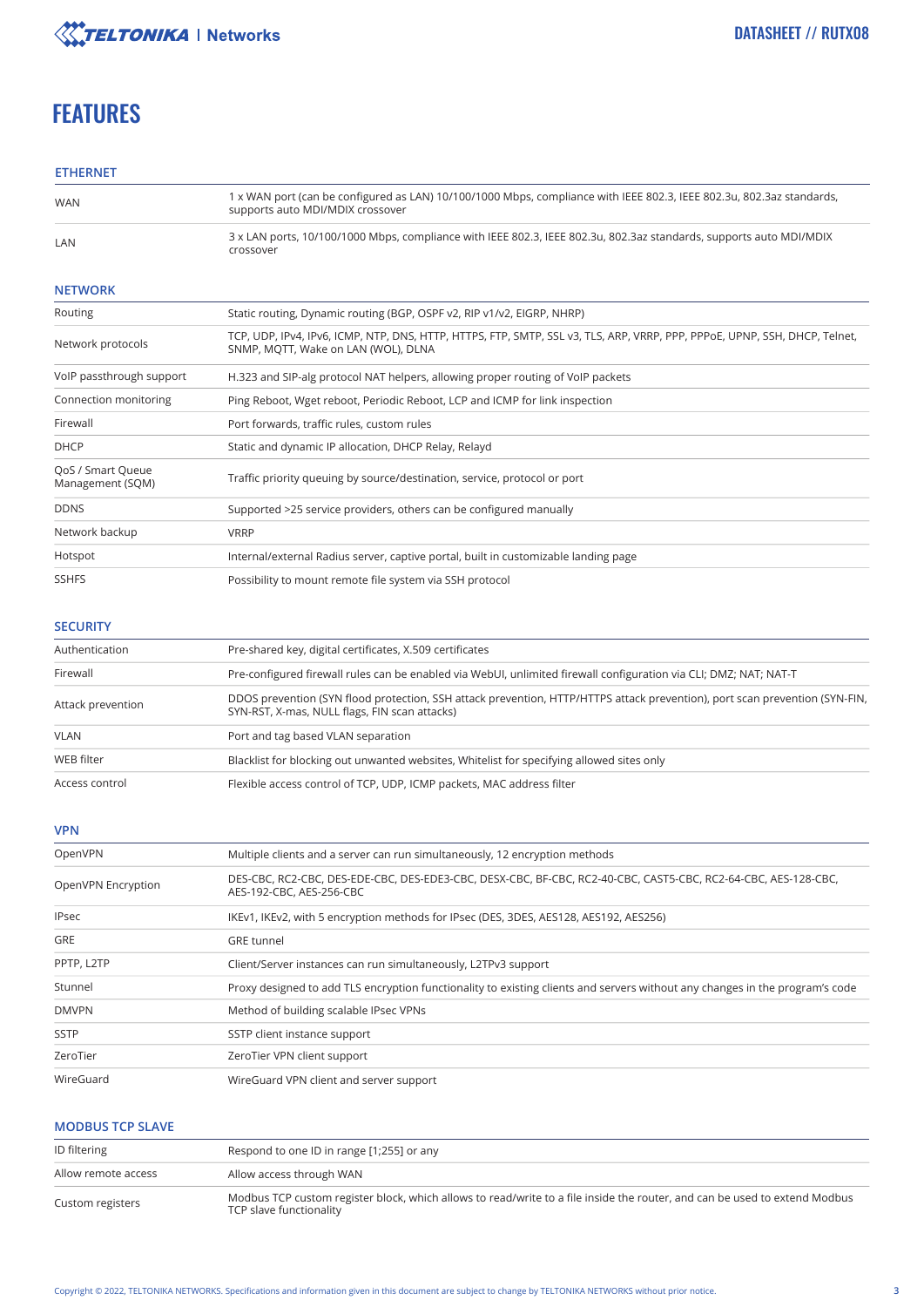

## **MODBUS TCP MASTER**

| Supported functions    | 01, 02, 03, 04, 05, 06, 15, 16                                                                                                                        |
|------------------------|-------------------------------------------------------------------------------------------------------------------------------------------------------|
| Supported data formats | 8 bit: INT, UINT; 16 bit: INT, UINT (MSB or LSB first); 32 bit: float, INT, UINT (ABCD (big-endian), DCBA (little-endian), CDAB,<br>BADC), HEX, ASCII |

# **MQTT GATEWAY**

Allows sending commands and receiving data from Modbus Master trough MQTT broker

#### **DATA TO SERVER**

Protocols

HTTP(S), MQTT, Azure MQTT, Kinesis

#### **MONITORING & MANAGEMENT**

| WEB UI        | HTTP/HTTPS, status, configuration, FW update, CLI, troubleshoot, event log, system log, kernel log |
|---------------|----------------------------------------------------------------------------------------------------|
| <b>FOTA</b>   | Firmware update from server, automatic notification                                                |
| <b>SSH</b>    | SSH (v1, v2)                                                                                       |
| TR-069        | OpenACS, EasyCwmp, ACSLite, tGem, LibreACS, GenieACS, FreeACS, LibCWMP, Friendly tech, AVSystem    |
| <b>MQTT</b>   | MQTT Broker, MQTT publisher                                                                        |
| SNMP          | SNMP (v1, v2, v3), SNMP trap                                                                       |
| JSON-RPC      | Management API over HTTP/HTTPS                                                                     |
| <b>MODBUS</b> | <b>MODBUS TCP status/control</b>                                                                   |
| <b>RMS</b>    | Teltonika Remote Management System (RMS)                                                           |

#### **SYSTEM CHARACTERISTICS**

| CPU           | Quad-core ARM Cortex A7, 717 MHz |
|---------------|----------------------------------|
| <b>RAM</b>    | 256 MB, DDR3                     |
| FLASH storage | 256 MB, SPI Flash                |

#### **FIRMWARE / CONFIGURATION**

| WEB UI        | Update FW from file, check FW on server, configuration profiles, configuration backup |
|---------------|---------------------------------------------------------------------------------------|
| <b>FOTA</b>   | Update FW/configuration from server                                                   |
| <b>RMS</b>    | Update FW/configuration for multiple devices at once                                  |
| Keep settings | Update FW without losing current configuration                                        |

## **FIRMWARE CUSTOMIZATION**

| Operating system    | RutOS (OpenWrt based Linux OS)              |
|---------------------|---------------------------------------------|
| Supported languages | Busybox shell, Lua, C, C++                  |
| Development tools   | SDK package with build environment provided |

#### **USB**

| Data rate        | USB 2.0                                                                     |
|------------------|-----------------------------------------------------------------------------|
| Applications     | Samba share, USB-to-serial                                                  |
| External devices | Possibility to connect external HDD, flash drive, additional modem, printer |
| External devices | FAT, FAT32, NTFS                                                            |

# **INPUT/OUTPUT**

| Input       | 1 x Digital Input, 0 - 6 V detected as logic low, 8 - 30 V detected as logic high |
|-------------|-----------------------------------------------------------------------------------|
| Output      | 1 x Digital Output, Open collector output, max output 30 V, 300 mA                |
| Events      | Email, RMS                                                                        |
| I/O juggler | Allows to set certain I/O conditions to initiate event                            |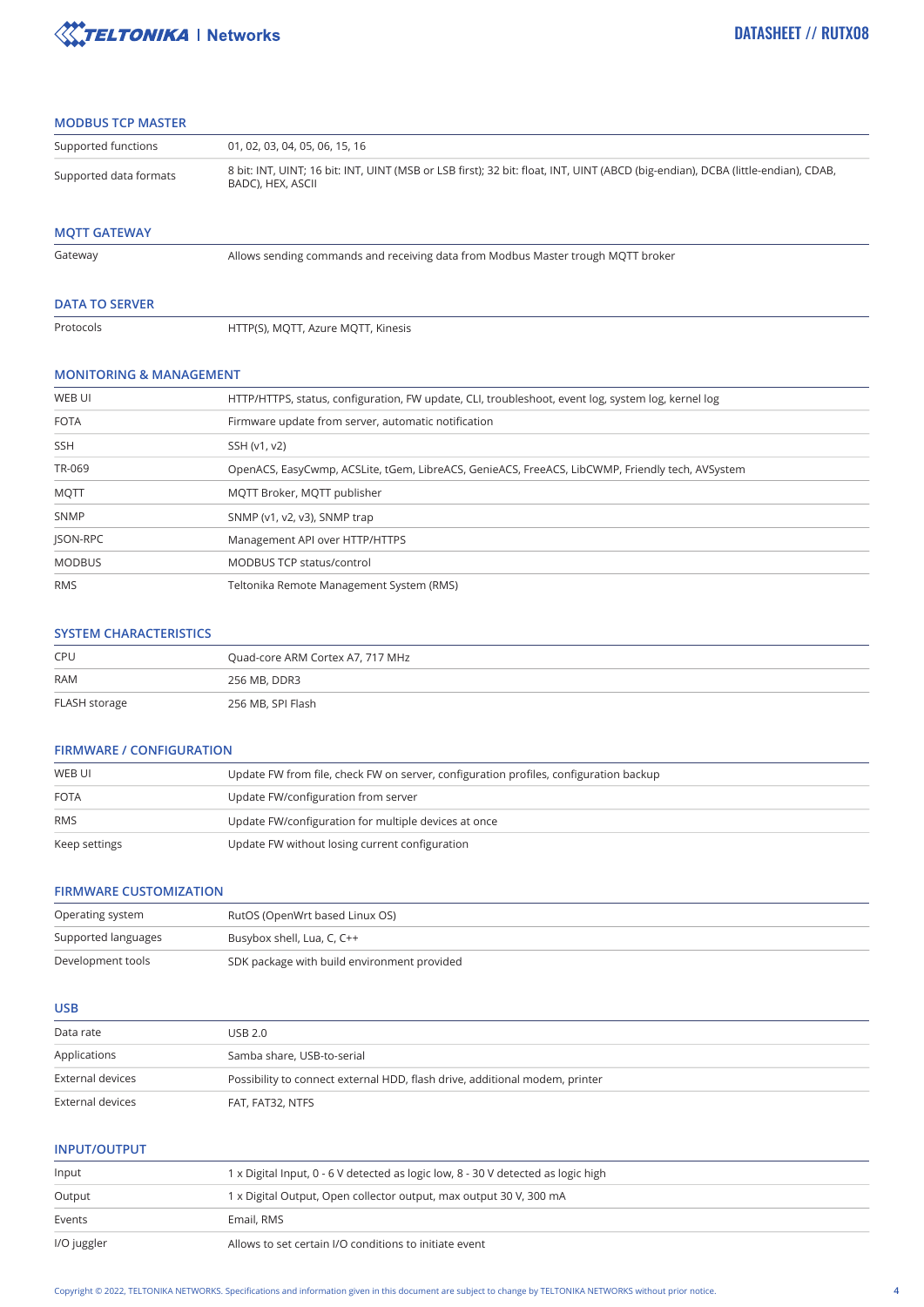

#### **POWER**

| Connector           | 4 pin industrial DC power socket                                                                                       |  |
|---------------------|------------------------------------------------------------------------------------------------------------------------|--|
| Input voltage range | 9 - 50 VDC, reverse polarity protection, voltage surge/transient protection                                            |  |
| PoE (passive)       | Passive PoE. Possibility to power up through LAN port, not compatible with IEEE 802.3af, 802.3at and 802.3bt standards |  |
| Power consumption   | 6 W Max                                                                                                                |  |

# **PHYSICAL INTERFACES (PORTS, LEDS, BUTTONS)**

| Ethernet    | 4 x RJ45 ports, 10/100/1000 Mbps                               |  |
|-------------|----------------------------------------------------------------|--|
| I/Os        | 1 x Digital Input, 1 x Digital Output on 4 pin power connector |  |
| Status LEDs | 8 x LAN status LEDs, 1 x Power LED                             |  |
| Power       | 1 x 4 pin DC connector                                         |  |
| <b>USB</b>  | x USB A port for external devices                              |  |
| Reset       | Reboot/User default reset/Factory reset button                 |  |
| Other       | x Grounding screw                                              |  |

#### **PHYSICAL SPECIFICATION**

| Casing material                      | Aluminium housing with DIN tail mounting option |  |
|--------------------------------------|-------------------------------------------------|--|
| Dimensions (W $\times$ H $\times$ D) | $115 \times 32.2 \times 95.2$ mm                |  |
| Weight                               | 345 g                                           |  |
| Mounting options                     | DIN rail, flat surface placement                |  |

#### **OPERATING ENVIRONMENT**

| Operating temperature     | -40 C to 75 C               |
|---------------------------|-----------------------------|
| Operating humidity        | 10 % to 90 % non-condensing |
| Ingress Protection Rating | <b>IP30</b>                 |

#### **REGULATORY & TYPE APPROVALS**

Regulatory & Type Approvals CE, RoHS, REACH

# **EMI IMMUNITY**

| Standards<br>EN 55032:2015, EN 55035:2017<br><b>ESD</b><br>EN 61000-4-2:2009<br><b>RS</b><br>EN 61000-4-3:2006+A1:2008+A2:2010<br>EFT<br>EN 61000-4-4:2012<br>Surge protection<br>EN 61000-4-5:2014<br><b>CS</b><br>EN 61000-4-6:2014<br><b>DIP</b><br>EN 61000-4-11:2004 |  |
|---------------------------------------------------------------------------------------------------------------------------------------------------------------------------------------------------------------------------------------------------------------------------|--|
|                                                                                                                                                                                                                                                                           |  |
|                                                                                                                                                                                                                                                                           |  |
|                                                                                                                                                                                                                                                                           |  |
|                                                                                                                                                                                                                                                                           |  |
|                                                                                                                                                                                                                                                                           |  |
|                                                                                                                                                                                                                                                                           |  |
|                                                                                                                                                                                                                                                                           |  |

#### **SAFETY**

Standards IEC 62368-1:2014 EN 62368-1:2014+A11:2017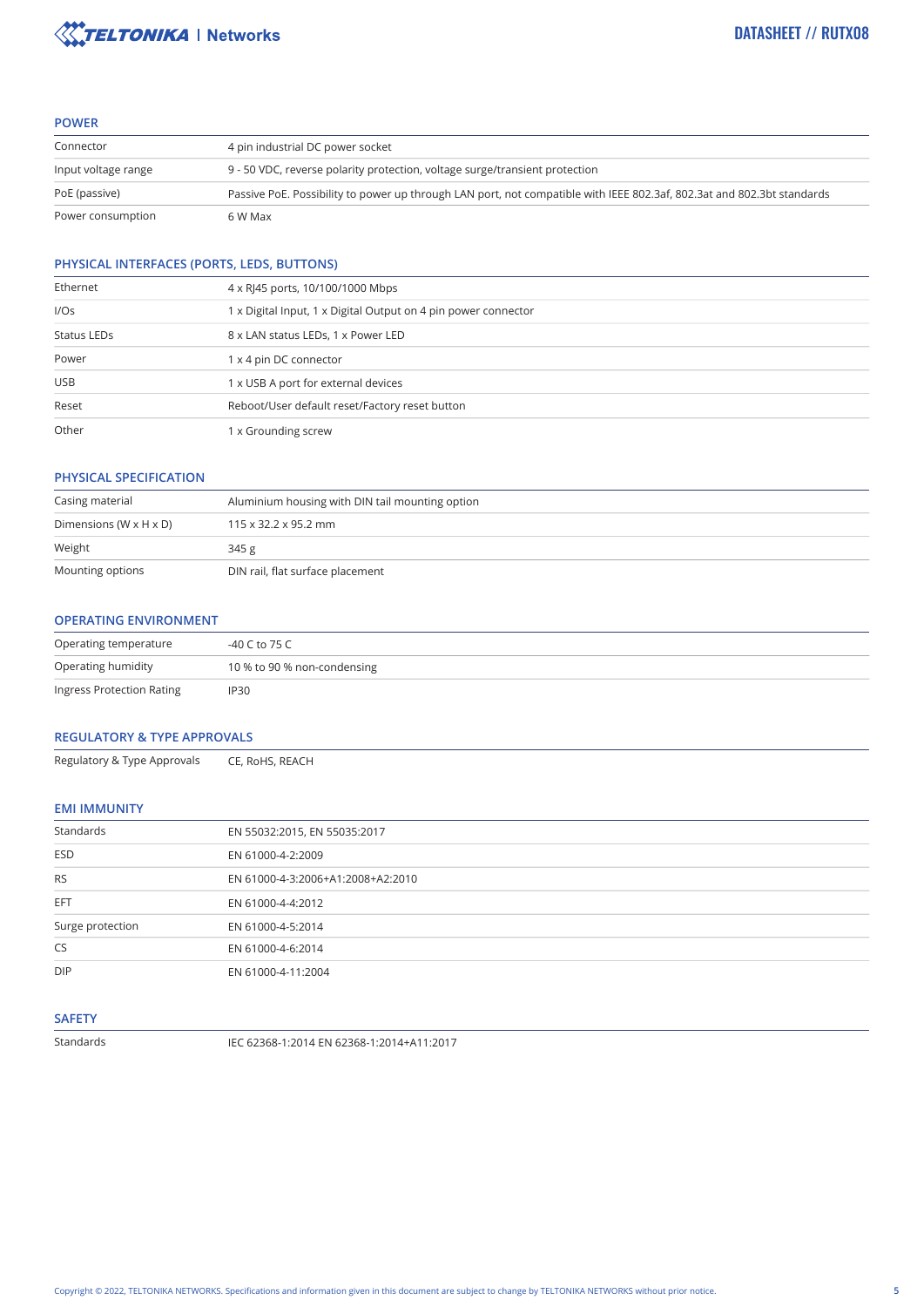

# HARDWARE INSTALLATION

- 1. Connect the power adapter to the socket on the front of the device. Then plug the other end of the power adapter into a power outlet.
- 2. Connect to the device via an Ethernet cable connected to LAN port.

#### LOGIN TO DEVICE

1. To enter the router's Web interface (WebUI), type http://192.168.1.1 into the URL field of your Internet browser.

2. Use login information shown in image A when prompted for authentication.

3. After you log in, you will be prompted to change your password for security reasons. The new password must contain at least 8 characters, including at least one uppercase letter, one lowercase letter, and one digit. This step is mandatory, and you will not be able to interact with the router's WebUI before you change the password.

4. When you change the router's password, the Configuration Wizard will start. The Configuration Wizard is a tool used to set up some of the router's main operating parameters.

| <b>X</b> TELTONIKA                         |         |
|--------------------------------------------|---------|
| <b>AUTHORIZATION REQUIRED</b>              | admin   |
| Please anter your username<br>and password | admin01 |
|                                            | LOG IN  |
|                                            |         |

#### TECHNICAL INFORMATION

After logging in to the router's WebUI, you will be prompted to change the default password and the Setup Wizard will start: 1. Choose your time zone and sync the router's time with the browser if needed.

| TIME ZONE SETTINGS                          |                   |             |             |
|---------------------------------------------|-------------------|-------------|-------------|
| Current system time Thu Mar 7 14:49:06 2019 | SYNC WITH BROWSER |             |             |
| Time zone                                   | EUROPE/VILNIUS    | $\sim$      |             |
|                                             |                   | <b>SKIP</b> | <b>NEXT</b> |

2. Default LAN settings are recommended unless you have specific requirements for your LAN network.

| LAN CONFIGURATION |               |                            |
|-------------------|---------------|----------------------------|
| IP address        | 192.168.1.1   |                            |
| Netmask           | 255.255.255.0 |                            |
| LAN CONFIGURATION |               |                            |
| IP address        | œ<br>off on   |                            |
| Start             | 100           |                            |
| Limit             | 150           |                            |
| Lease time        | 12            |                            |
| Units             | <b>HOURS</b>  |                            |
| < BACK            |               | <b>NEXT</b><br><b>SKIP</b> |

#### TECHNICAL INFORMATION

| Bundled accessories specifications*                                      |  |  |  |
|--------------------------------------------------------------------------|--|--|--|
| Input: 0.6A@100-240VAC, Output: 12VDC, 1.5A, 4-pin plug<br>Power adapter |  |  |  |

\*Order code dependent.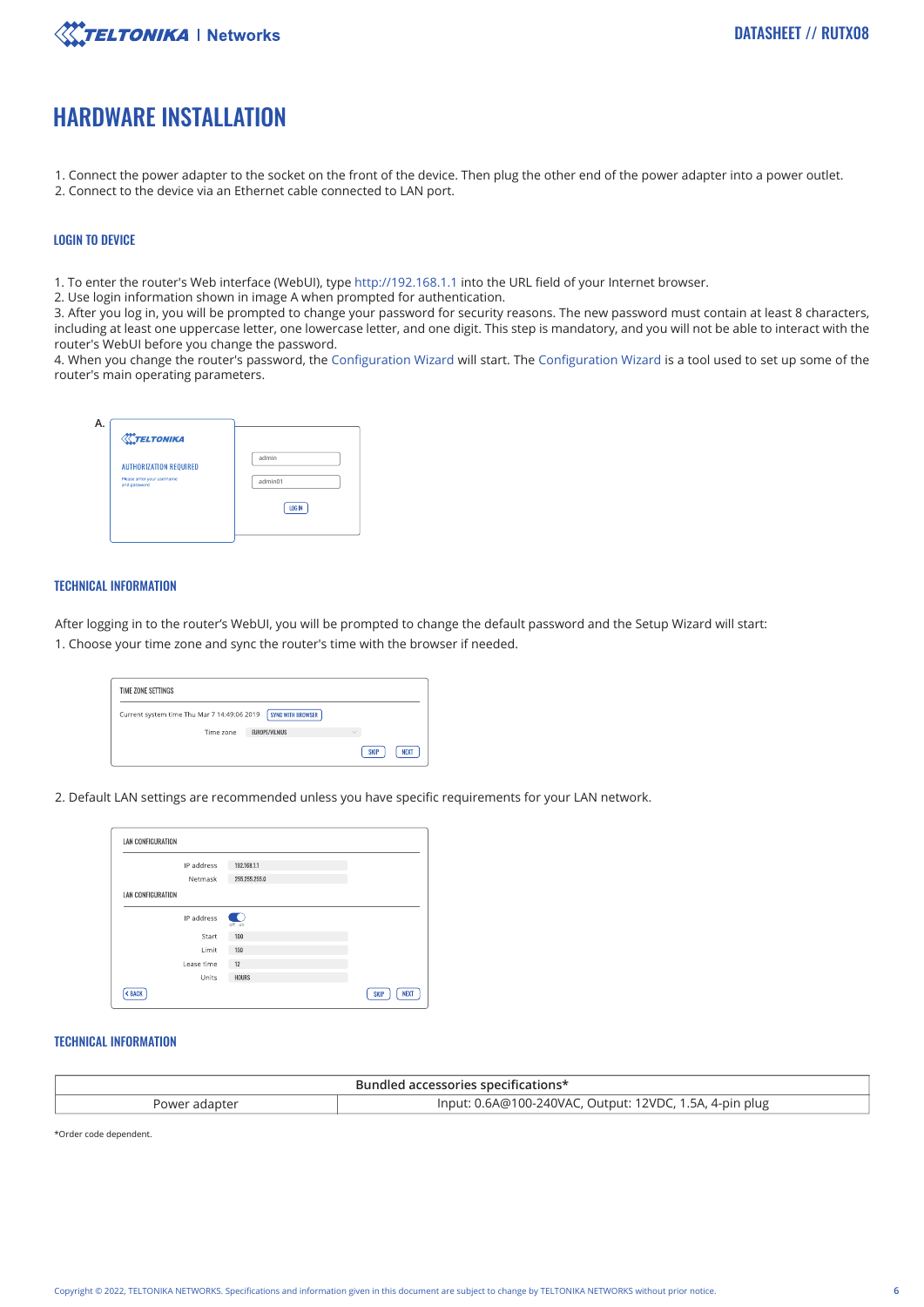

# WHAT'S IN THE BOX?

## STANDARD PACKAGE CONTAINS\*

- Router RUTX08
- 18 W PSU
- Ethernet cable (1.5 m)
- QSG (Quick Start Guide)
- RMS Flyer
- Packaging box





\* For all standard order codes standard package contents are the same, execpt for PSU.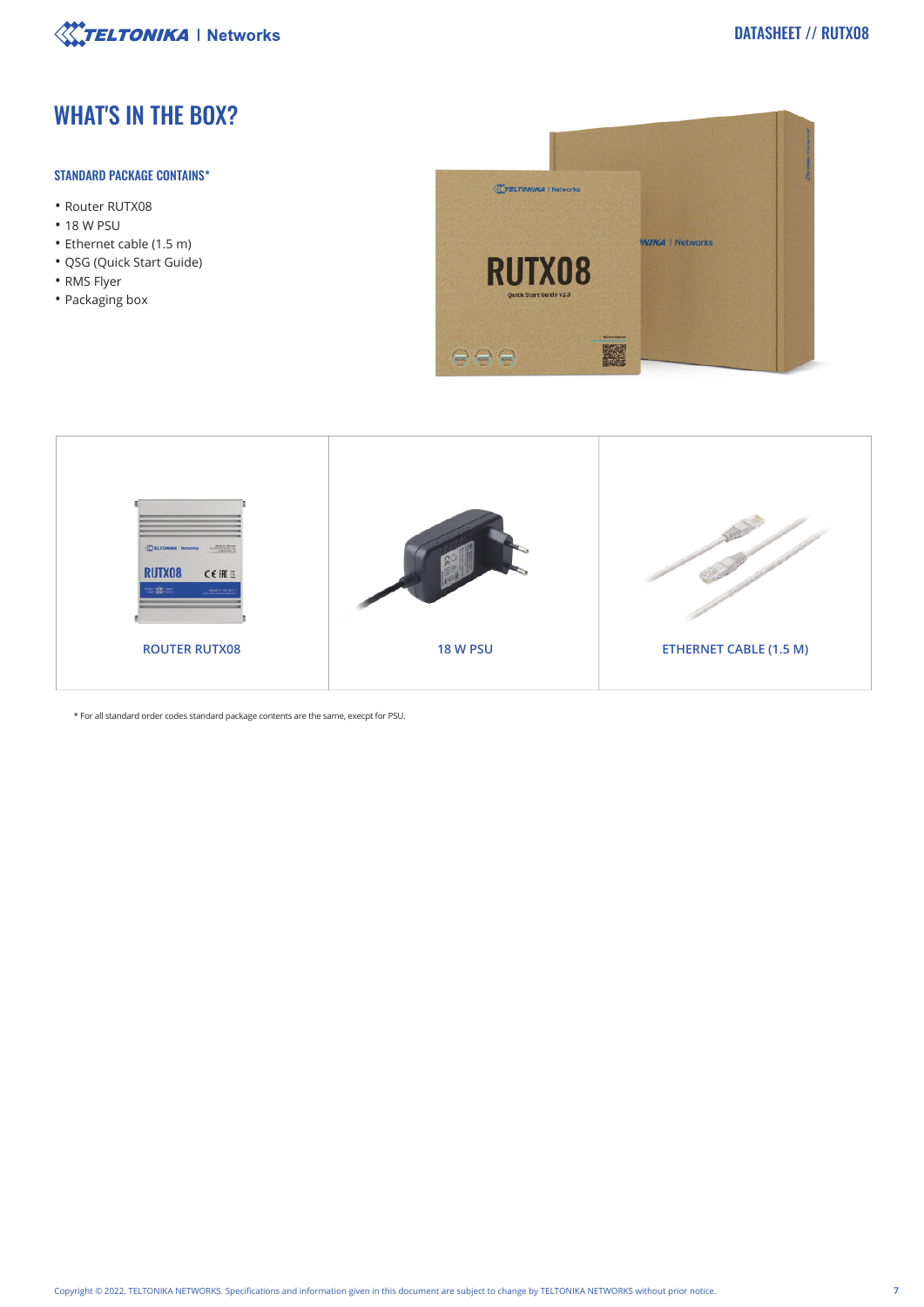

# STANDARD ORDER CODES

RUTX08000000

| <b>PRODUCT CODE</b> | <b>HS CODE</b> |
|---------------------|----------------|
|                     |                |

**PRODUCT CODE HS CODE HTS CODE PACKAGE CONTAINS**

851762 8517.62.00 Standard package

For more information on all available packaging options – please contact us directly.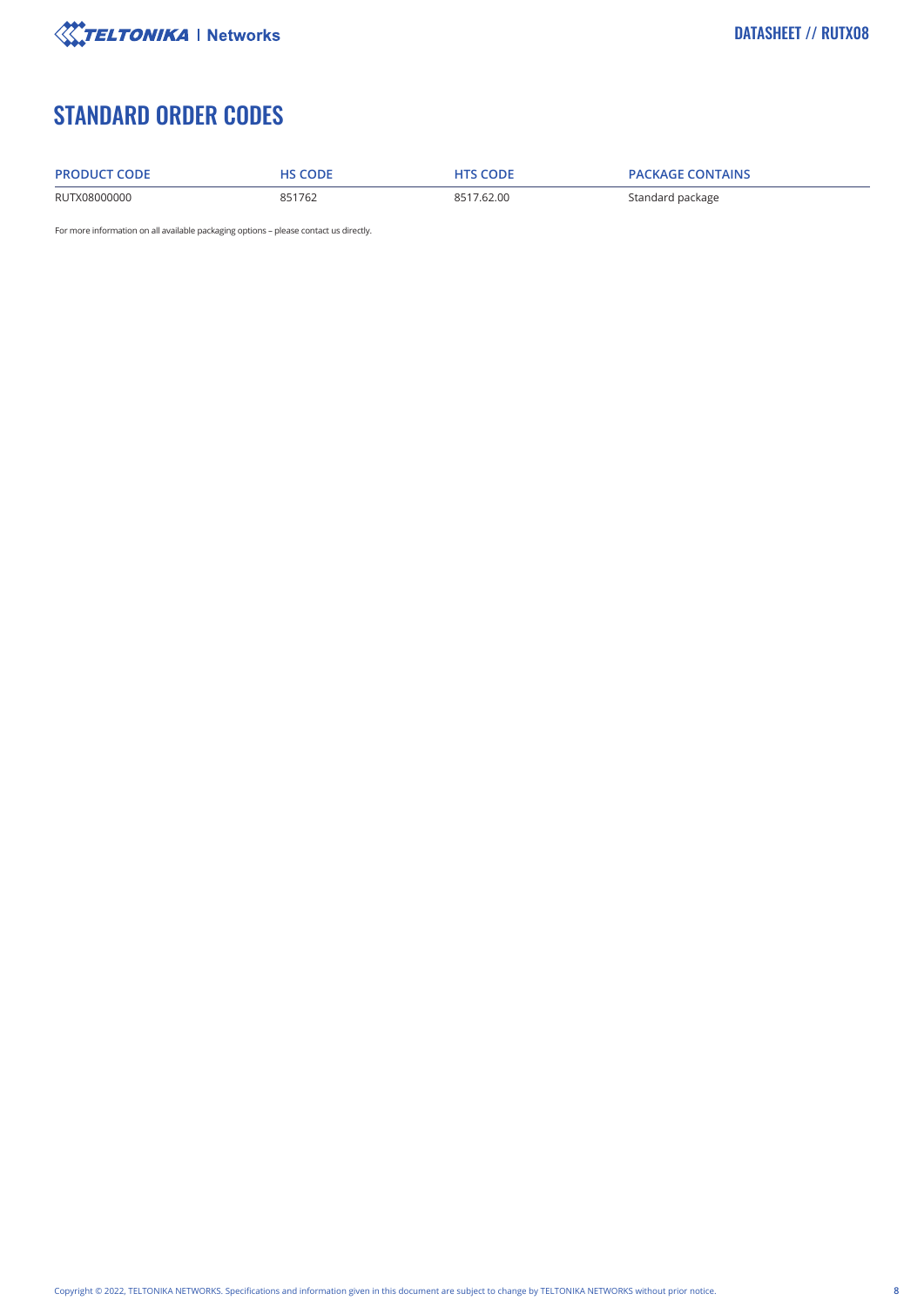

# MOUNTING OPTIONS

# DIN RAIL KIT

| Parameter         | Value                                   |
|-------------------|-----------------------------------------|
| Mounting standard | 35mm DIN Rail                           |
| Material          | Low carbon steel                        |
| Weight            | 57 <sub>g</sub>                         |
| Screws included   | Philips Pan Head screw #6-32×3/16, 2pcs |
| <b>Dimensions</b> | 82 mm x 46 mm x 20 mm                   |
| RoHS Compliant    |                                         |

#### **DIN RAIL KIT**

- DIN Rail adapter
- Philips Pan Head screw #6-32×3/16, 2pcs for RUT2xx/RUT9xx



| <b>ORDER CODE</b> | , CODE   | <b>CODE</b> |
|-------------------|----------|-------------|
| PR5MFC00          | 73269098 | 7326.90.98  |

For more information on all available packaging options – please contact us directly.

# COMPACT DIN RAIL KIT

| Parameter         | Value                                   |
|-------------------|-----------------------------------------|
| Mounting standard | 35mm DIN Rail                           |
| Material          | ABS + PC plastic                        |
| Weight            | 6.5 <sub>g</sub>                        |
| Screws included   | Philips Pan Head screw #6-32×3/16, 2pcs |
| <b>Dimensions</b> | 70 mm x 25 mm x 14,5 mm                 |
| RoHS Compliant    | V                                       |



- Compact plastic DIN Rail adapter (70x25x14,5mm)
- Philips Pan Head screw #6-32×3/16, 2pcs



| <b>ORDER</b> |         | <b>ODF</b>        |
|--------------|---------|-------------------|
| PR5MEC1      | 3269098 | .90.98<br>7 C C T |

For more information on all available packaging options – please contact us directly.

# SURFACE MOUNTING KIT

| Parameter         | Value                                   |
|-------------------|-----------------------------------------|
| Mounting standard | Flat surface mount                      |
| Material          | ABS + PC plastic                        |
| Weight            | 2x5g                                    |
| Screws included   | Philips Pan Head screw #6-32×3/16, 2pcs |
| <b>Dimensions</b> | 25 mm x 48 mm x 7.5 mm                  |
| RoHS Compliant    | V                                       |



#### **DIN RAIL KIT**

- Surface mounting kit
- Philips Pan Head screw #6-32×3/16, 2pcs

#### **ORDER CODE AND RESPONSIVE CODE HTS CODE AND RESPONSIVE CODE HTS CODE** PR5MEC12 73269098 7326.90.98

For more information on all available packaging options – please contact us directly.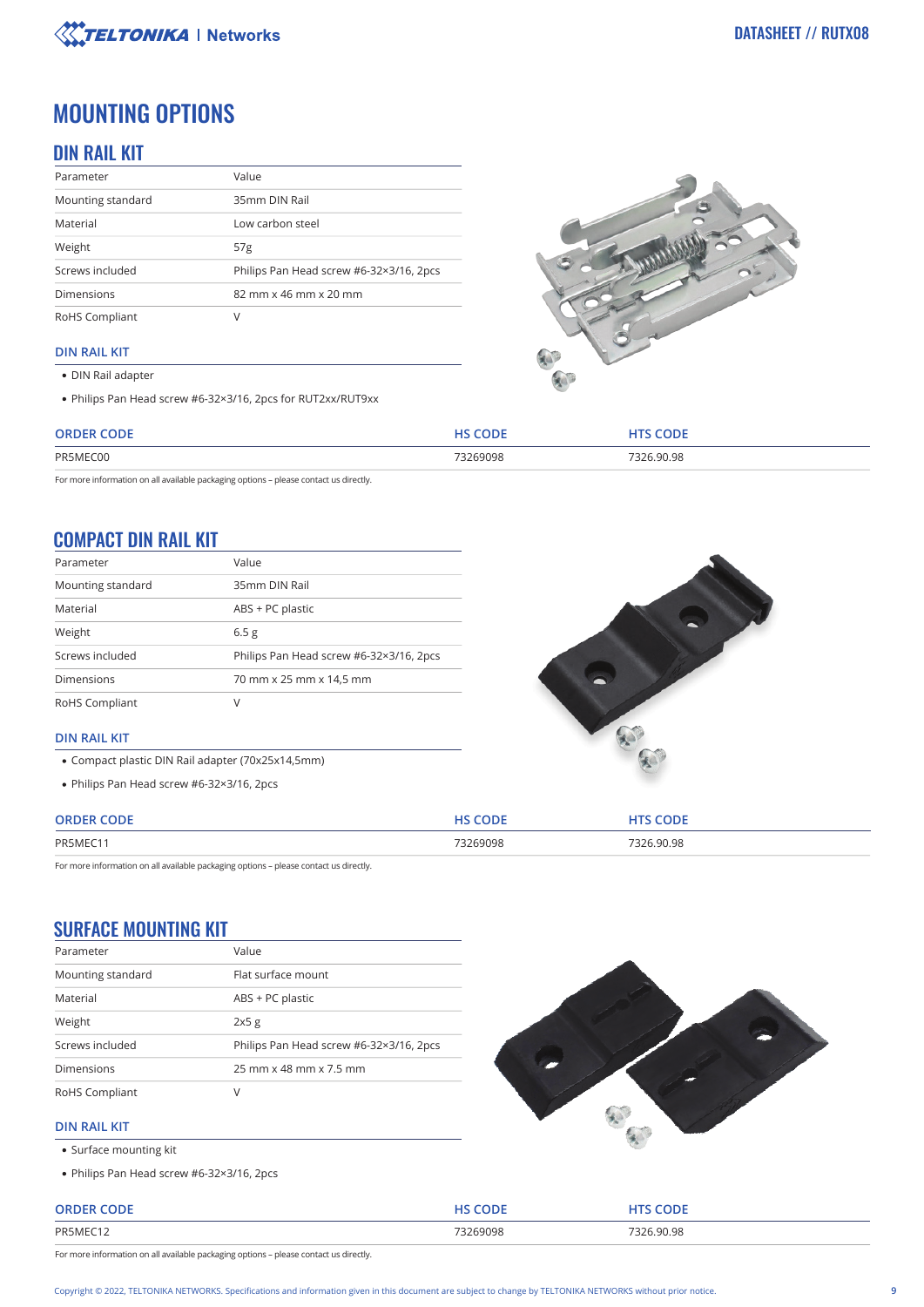

# RUTX08 SPATIAL MEASUREMENTS & WEIGHT

#### **MAIN MEASUREMENTS**

| W x H x D dimensions for RUTX08: |  |  |  |
|----------------------------------|--|--|--|
| $115 \times 32.2 \times 95.2$    |  |  |  |
| 173 x 71 x 148                   |  |  |  |
|                                  |  |  |  |

\*Housing measurements are presented without antenna connectors and screws; for measurements of other device elements look to the sections below.

#### **TOP VIEW**

The figure below depicts the measurements of RUTX08 and its components as seen from the top:



### **RIGHT VIEW**

The figure below depicts the measurements of RUTX08 and its components as seen from the right side:

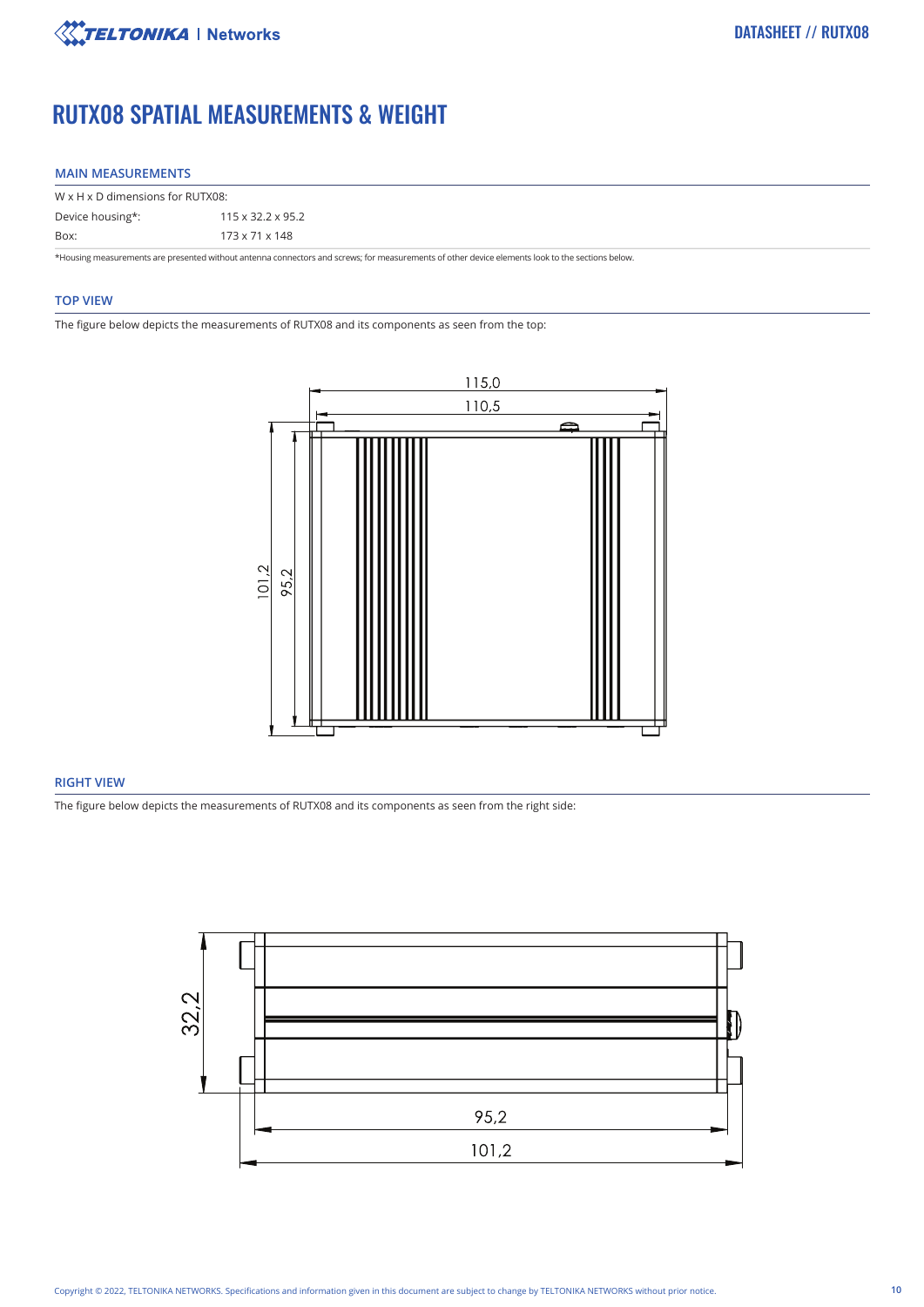

#### **FRONT VIEW**

The figure below depicts the measurements of RUTX08 and its components as seen from the front panel side:



#### **REAR VIEW**

The figure below depicts the measurements of RUTX08 and its components as seen from the back panel side:

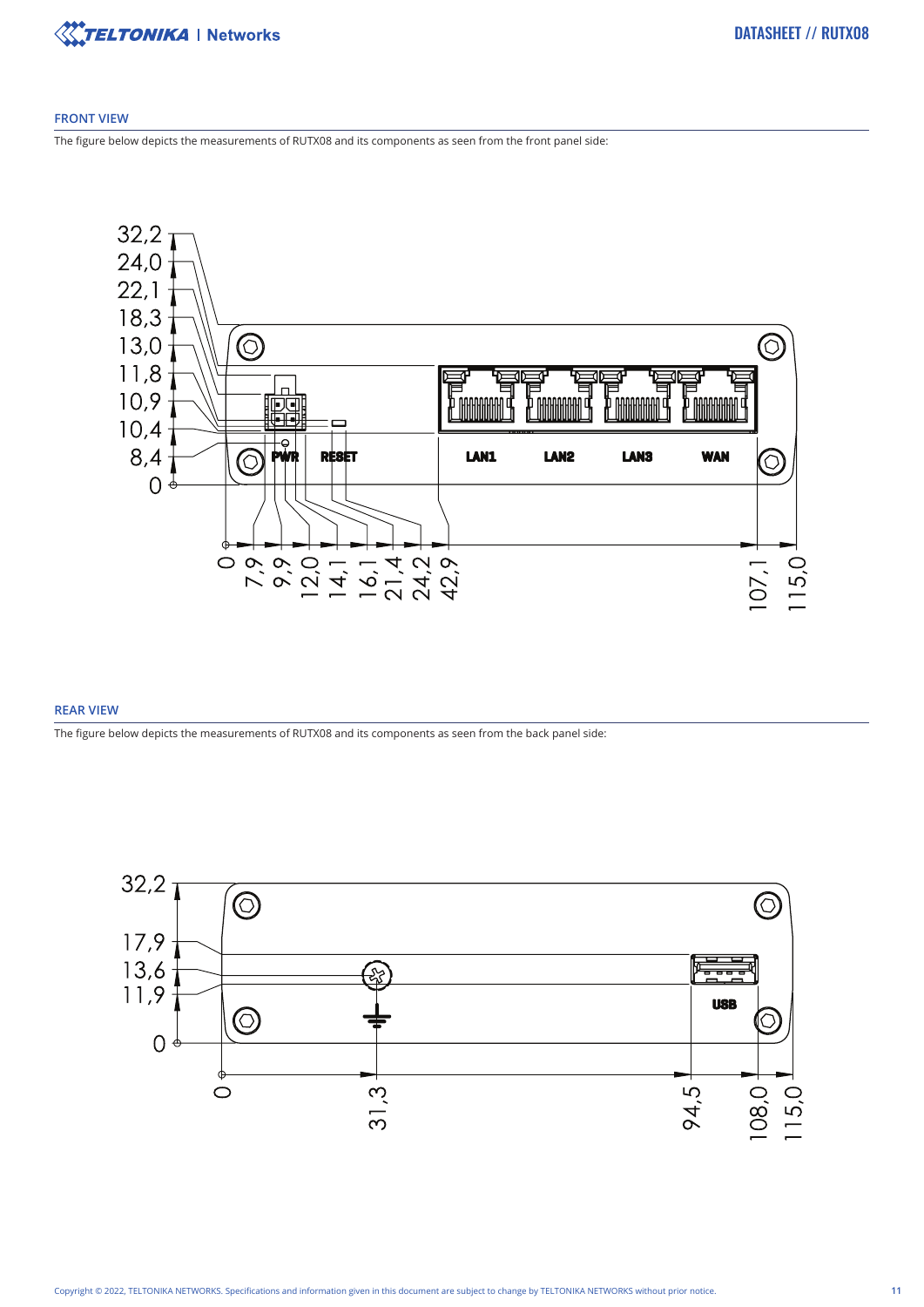

# **MOUNTING SPACE REQUIREMENTS**

The figure below depicts an approximation of the device's dimensions when cables and antennas are attached: